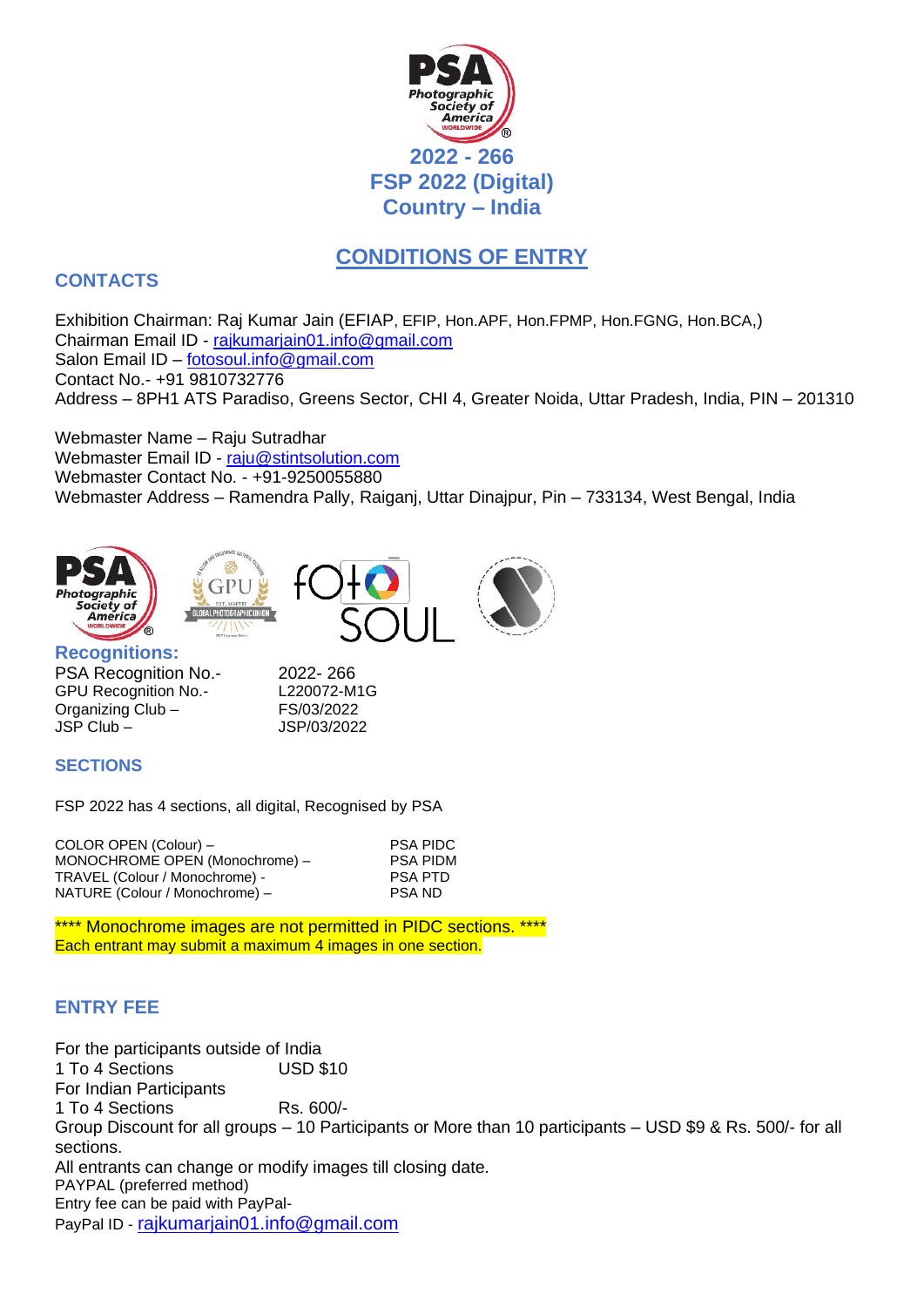### **BANK DETAILS**

Account Holder - RAJ KUMAR JAIN<br>Bank Name - RAJ KUMAR JAIN INDUSIND BANK<br>SAKET Branch Name -Account Number - 159810732776<br>IFSC - 15980001006 INDB0001006 Account Type - Savings Please send payment confirmation mail to – fotosoul.info@gmail.com

# **CALENDAR**

| Closing date:            | 26th April 2022            |
|--------------------------|----------------------------|
| Judging:                 | 29th April to 5th May 2022 |
| Notification:            | 15th May 2022              |
| <b>EDAS PSA reports:</b> | 30th May 2022              |
| Online Catalogue:        | 15th June 2022             |
| Online Gallery:          | 15th June 2022             |
| Awards sent:             | 20th July 2022             |

#### **NOTIFICATION AND RESULTS**

Report card will be sent by email. Result will be available on website<https://fotosoul.in/>

#### **JUDGES**

- **1.** ANITHA MYSORE COUNTRY INDIA MPSA, EFIAP/s, EIUP, GPU CR-4, FAPS, EFIP/g
- **2.** SATHYANARAYANA CR COUNTRY INDIA EFIAP., ARPS., FICS.
- **3.** SUNIEL MARATHE COUNTRY INDIA GMPSA, ARPS, EFIAP/p, GAIUP, GAPU, GPU-Hermes, GPU/CR-4
- **4.** NAN CARDER COUNTRY USA FPSA, GMPSA, EFIAP
- **5.** KOSHAL BASU COUNTRY INDIA EFIAP/b, EPSA, FFIP, EFIP/g.
- **6.** TRIPTI ROY COUNTRY INDIA EFIAP, FFIP, FIIPC, Hon.FICS, Hon.GPA-PESGSPC, Hon TPAS, Hon.APF

| <b>SECTION NAMES</b> |             | <b>JURY NAMES</b> |               |                   |
|----------------------|-------------|-------------------|---------------|-------------------|
| OPEN COLOR           | <b>PIDC</b> | SUNIEL MARATHE    | ANITHA MYSORE | <b>TRIPTI ROY</b> |
| OPEN MONOCHROME      | <b>PIDM</b> | SATHYANARAYANA CR | KOSHAL BASU   | <b>TRIPTI ROY</b> |
| <b>TRAVEL</b>        | <b>PTD</b>  | SUNIEL MARATHE    | ANITHA MYSORE | NAN CARDER        |
| <b>NATURE</b>        | <b>ND</b>   | KOSHAL BASU       | NAN CARDER    | SATHYANARAYANA CR |

The jury's decision is final and irrevocable. Images may not be changed by the exhibition prior to or during judging. This includes resizing of images either smaller or larger or changing the aspect ratio of the original image to "Fit to screen" or to "Fill screen" by equipment.

#### **AWARDS**

| <b>AWARD TYPE</b>                                        | <b>AWARDS PER SECTION</b> | <b>NO. OF AWARDS</b>  |
|----------------------------------------------------------|---------------------------|-----------------------|
|                                                          |                           | <b>FOR 4 SECTIONS</b> |
| PSA GOLD MEDAL                                           | 01                        | 04                    |
| <b>SALON GOLD MEDAL</b>                                  | 01                        | 04                    |
| <b>SALON SILVER MEDAL</b>                                | 01                        | 04                    |
| <b>SALON BRONZE MEDAL</b>                                | 01                        | 04                    |
| <b>JSP GOLD MEDAL</b>                                    | 01                        | 04                    |
| <b>JSP SILVER MEDAL</b>                                  | 01                        | 04                    |
| <b>JSP BRONZE MEDAL</b>                                  | 01                        | 04                    |
| SALON CERTIFICATE IF MERIT (Digital Certificate by Email | 05                        | 20                    |
| in PDF Format)                                           |                           |                       |
| SALON CHAIRMAN'S CHOICE (Digital Certificate by Email    | 05                        | 20                    |
| in PDF format)                                           |                           |                       |
| <b>BEST AUTHOR - GPU GOLD MEDAL</b>                      | 01                        | 01                    |
| <b>BEST GROUP - TROPHY</b>                               | 01                        | 01                    |
| <b>TOTAL NUMBER OF AWARDS</b>                            |                           | 70                    |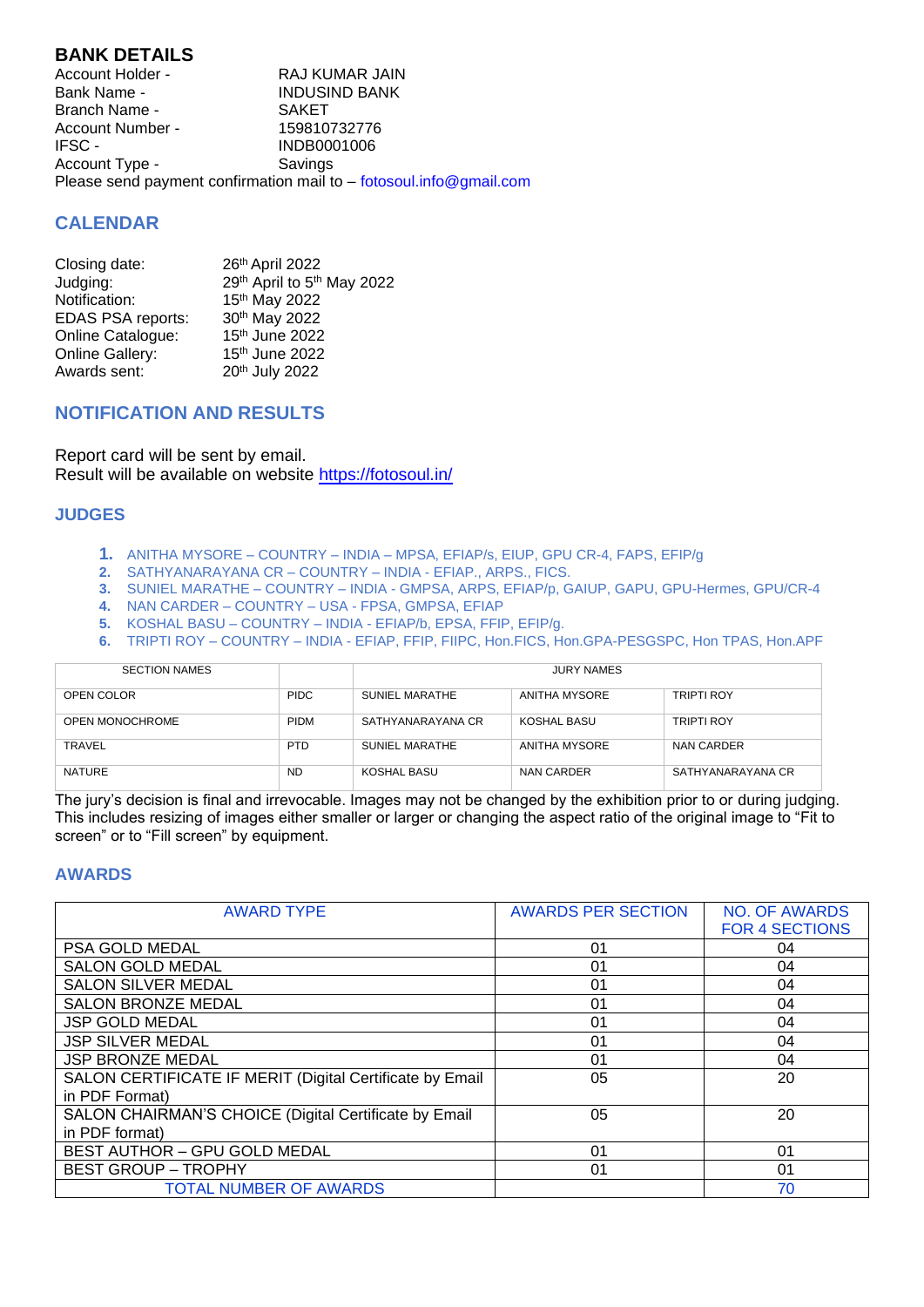Each author can't receive more than one award in each section. The decision of the Jury is final and irrevocable. All participants will receive a report card via e-mail with all his/her scores. The results of the exhibition will also be published on the website of the competition.

**We offer certificates of acceptance to all accepted authors (PDF format).**

# **CATALOGUE**

Online PDF Exhibition Catalogue will be available on our website: **<https://fotosoul.in/>**

# **EXHIBITION REQUIREMENTS:**

**IMAGE AND ENTRY REQUIREMENTS** This exhibition is open to anyone; however, an entry may be rejected when the Sponsor or the Exhibition Organizers, in their reasonable discretion, believes the entry does not conform to exhibition rules and these Conditions of Entry. Membership in any photographic organization is not required.

**Sanctions**: Entries will not be accepted from any entrant who is currently sanctioned by PSA. Entry fees are not refundable in these circumstances

#### **PSA Star Ratings**

To receive proper Star ratings credit from PSA, entrants must provide their names and country exactly the same in each exhibition. Aliases are not permitted. Please contact PSA in the event of name changes or relocating to another country. Using one's name differently in different exhibition exposes the entrant to the risk that many of their acceptances may not be recognized by PSA Star Ratings.

# **Image Creation**

Entries must originate as photographs (image-captures of objects via light sensitivity) made by the entrant on photographic emulsion or acquired digitally.

#### **Certification**:

By virtue of submitting an image, the entrant certifies the work as his or her own. Images may not incorporate elements produced by anyone else (for example: clip art, images or art by others downloaded from the Internet). Aliases are not allowed.

#### **Reproduction**

The entrant permits the sponsors to reproduce all or part of the entered material free of charge for publication and/or display in media related to the exhibition. This may include low resolution posting on a website. Note: Entrants who indicate that their images may not be reproduced or used "will not be eligible for awards" or inclusion in audio-visuals of the exhibition "and could be subject to disqualification" by the exhibition sponsors. The exhibition assumes no liability of any misuse of copyright

**Alteration and Computer Generation** Subject to Divisional restrictions (particularly Nature & Photo Travel) images may be altered, either electronically or otherwise, by the maker; adjustments to enhance images or creatively modify images are allowed providing the underlying photograph is retained in a way that is obvious to the viewer. Images may not be constructed entirely with a computer, and must be the sole work of the author

**Re-use of accepted images**: Any image that has been accepted in this exhibition, past or present, may not be entered again in the same Division Star Ratings Class any future instances of this exhibition. It may, of course, be entered in any other PSA recognised exhibitions but **must always have the same title**. **Re-titling in another language is not allowed.**

**Entry**: An Entry consists of, up to and including, four (4) images entered by a single entrant into the same Section. An entrant may only enter a specific Section once.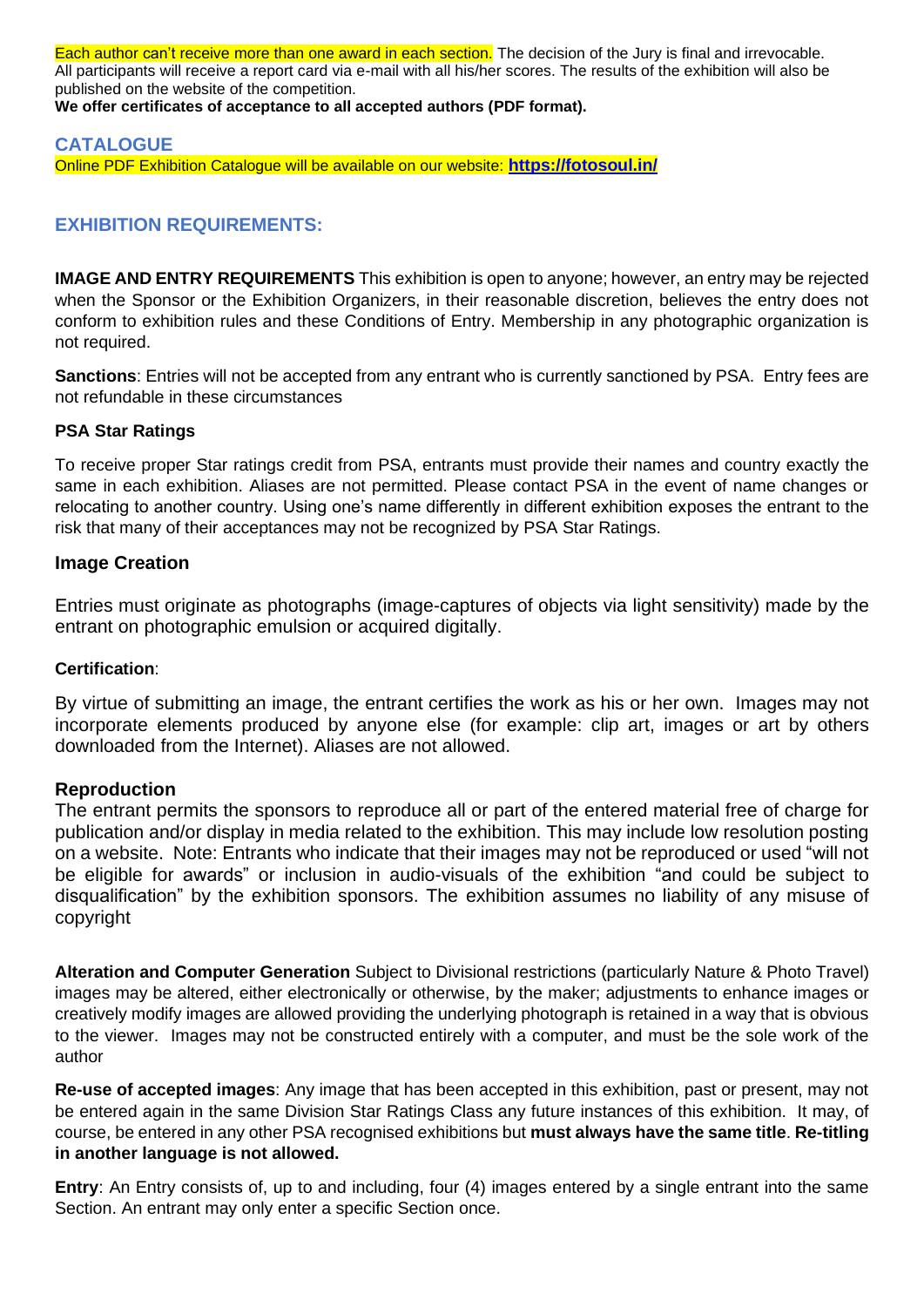#### **Titles**:

Each image must have a unique title **that is a description of the image**. That unique title must be used for entry of that image or of an identical Image into any and all PSA-Recognized exhibitions. Titles must be 35 characters or fewer. No titles may be visible to the judges, and nothing in the image may identify the maker. Titles may not include file extensions such as .jpg or .jpeg (or any other camera capture filenames such as IMG 471). Titles may not consist of personal identifiers possibly augmented by a number; or include words such as "untitled" or "no title". Titles may not consist solely of numbers unless those numbers are prominently contained within the image, such as a contestant number in a race.

#### **Color and Monochrome:**

Color and Monochrome images from the same capture that share substantial pictorial content in common will be considered the same image and must be given the same title.

# **SUBMISSION OF WORKS**

#### **ONLINE ENTRY FORM** (preferred method)

All images should be uploaded through website software only.

Authors must fill out an Online Entry Form on the official website and submit entries online.

<https://fotosoul.in/>

Digital entries on CD via postal mail will not be accepted. If you have trouble submitting your digital images on-line, please contact the Chairman by going to the Exhibition Web Site and clicking on Contact Chairman to resolve.

#### **SIZE LIMITS:**

Maximum digital image width (horizontal) is 1920 pixels & Minimum digital image width (horizontal) is 1024 pixels. Maximum digital image height (vertical) is 1080 pixels & Minimum digital image height (vertical) is 768 pixels. Resolution must be 300 dpi.

The images will be displayed for remote judging using individual monitors and laptops. The images will be displayed by each remote judge at the actual pixel dimensions submitted.

The entry software will reject images that are larger than the above limits in either dimension even if it is only 1 pixel off. The exhibition will not resize any images. The maximum horizontal and vertical dimensions cannot be swapped. If you rotate your image to make it fit the limits, the exhibition will not rotate it to the proper position for judging.

Use the maximum quality for each of your .jpg images that do not result in a file size larger than 2 Mb.

#### **FILE DIMENSIONS:**

#### Photos must be in jpeg format.

**Dimensions:** Maximum image width (horizontal) is 1920 pixels & Minimum image width (horizontal) is 1024 pixels. Maximum image height (vertical) is 1080 pixels & Minimum image height (vertical) is 768 pixels. Image resolution must be 300 dpi. File size is maximum 2 MB.

#### **FILE NAMING**

Except for the restriction to use only English alphabet (a-z), no other requirements (don't use special characters) for file names; file name should be the way authors want it to appear in the catalogue (title name).

Each image must have a unique title. Once an image has been accepted in a PSA Recognized exhibition, that same image, or a like "in camera" or a "reproduction" duplicate of that image:

i. May not be entered or re-entered in any section of the same Division Star Ratings class in that exhibition regardless of media, format, or title.

ii. May not be re-titled for entry in any other PSA Recognized exhibition, including translation into another language. iii. Images meeting the Monochrome Definition and non-manipulated colour images from the same capture shall be considered the same image and must be given the same title.

iv. PSA members working on Galaxy and Diamond Star Ratings shall be allowed to continue using different titles of monochrome versions and colour versions of the same capture that have already been accepted until the required number of acceptances for those titles have been completed.

Words such as "Untitled" and "No Title" are not acceptable as part or all of an image's title, nor are camera capture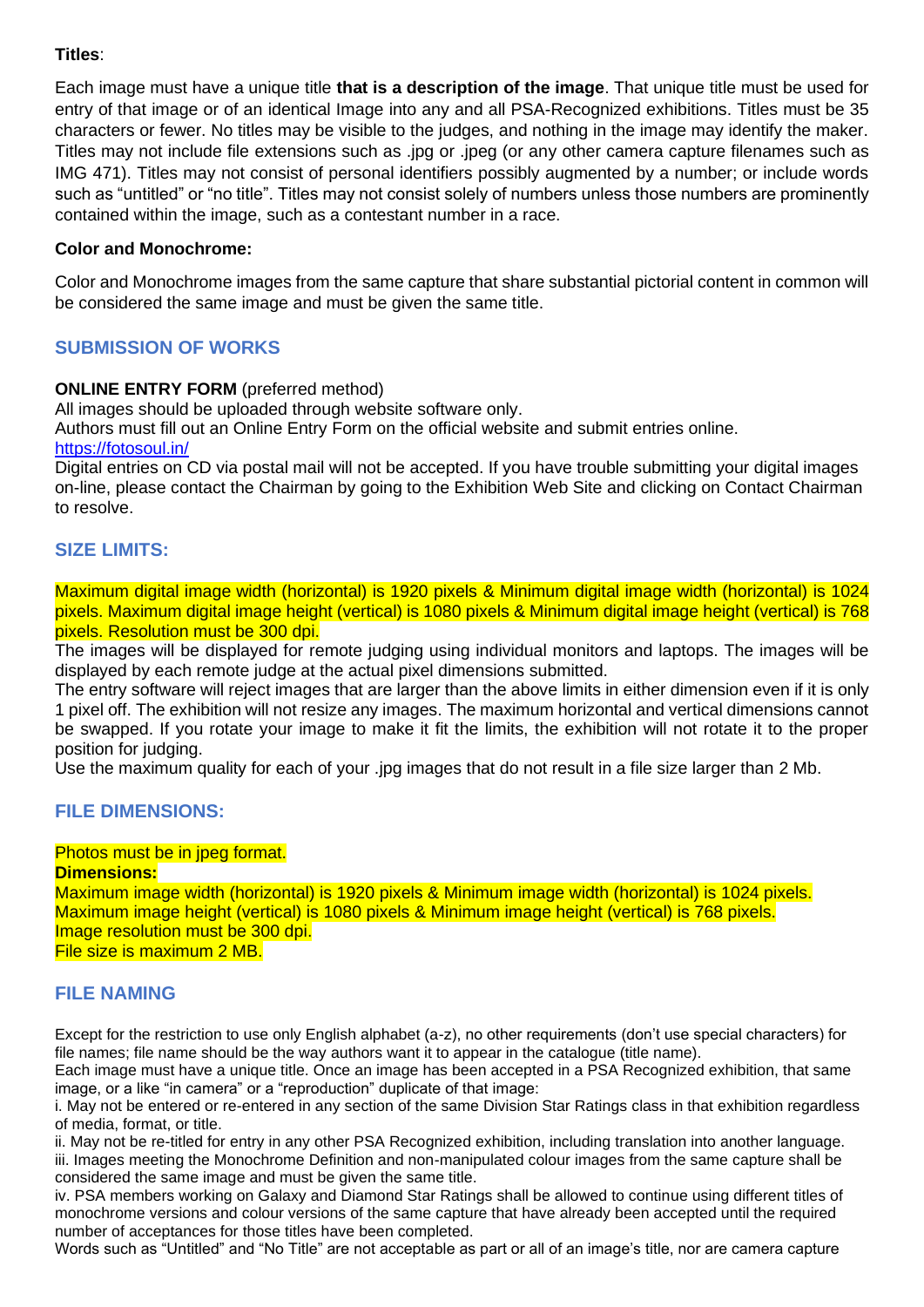filenames. An image may be entered in only one section where acceptances of that image in multiple sections would be eligible for the same star path.

The Exhibition will be conducted in accordance with the rules of the PSA

An entrant's images will not be presented to the judges consecutively. An entrant's four images will be distributed throughout four rounds of judging in that section. Distribution of images will be in the same round order as submitted by the entrant.

#### **JUDGING METHOD**

**Online Judging Using Monitors:** The minimum size of the monitor screen should be 19 inches and have minimum pixel dimensions equal to the minimum pixel dimensions specified. It should display 24-bit color (8 bits per channel) or better. Judges will be required to use color-calibrated monitors.

# **TARGET RANGE**

Range for acceptance for any section will be within 29% to 35%.

# **DATA PROTECTION**

By entering this exhibition, you are explicitly consenting to the personal details you have supplied, including email addresses, being held, processed and used by the exhibition organizers for purposes associated with this exhibition. You also explicitly consent to such information being sent to organizations that have accorded official recognition, patronage or accreditation to this exhibition. You acknowledge and accept that entering this exhibition means that the status and results of your entry may be made public.

#### **COLOR SPACE:**

The judging and display software operate in and assumes that the images are in sRGB color space. If you use a larger color space (such as Adobe 1998 or ProPhoto), the colors may be reduced by the judge's computer to fit the sRGB color space. This means your image may not display the way you intended; it may lose color or detail or both. To ensure that we see what you want us to see, make a copy of your image, convert the color space in the copy to sRGB, save it and send us the sRGB copy. We will not convert the image for you. Do not use CMYK color space. CMYK images will not be accepted or shown to the judges

#### **ORGANISATION**

The Exhibition will be conducted in accordance with the rules of the PSA

An entrant's images will not be presented to the judges consecutively. An entrant's four images will be distributed throughout four rounds of judging in that section. Distribution of images will be in the same round order as submitted by the entrant.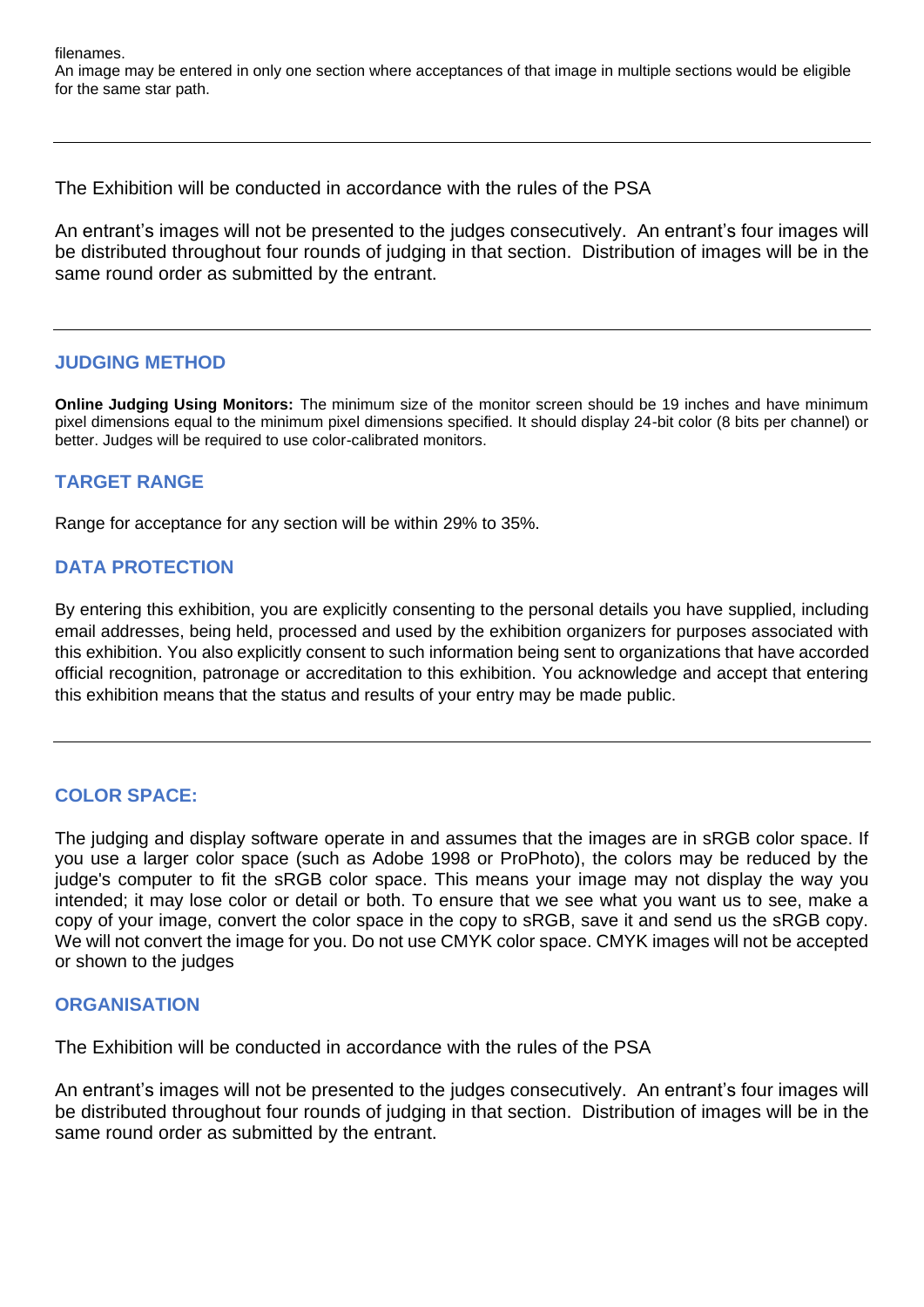# **PSA RULES**

#### **SUBJECT MATTER AND SECTION DEFINITIONS**

#### **Statement on Subject Matter applicable to all sections**

The fundamental rule that must be observed at all times and **applies to all sections** offered in exhibitions with FIAP patronage or PSA recognition is that **the welfare of living creatures is more important than any photograph**. This means that practices such as baiting of subjects with a living creature and removal of birds from nests, for the purpose of obtaining a photograph, are highly unethical, and such photographs are not allowed in any exhibition with FIAP patronage or PSA recognition. Under no circumstances may a living creature be placed in a situation where it will be killed, injured or stressed for the purpose of obtaining a photograph. This rule applies regardless of whether or not the creature being killed, injured or stressed is visible in the captured image.

There are also concerns about the use of aerial photography, drones, helicopters, low flying aircraft. These should not cause any interference with other individuals or animals which causes a disturbance in their normal activity or disrupt the way any individuals or animals interact with their environment.

Entry in this exhibition is conditional on accepting these policies. The content of images must comply with these General Conditions and with the Division and Section definitions listed in these conditions. Images that - in the sole opinion of the judges or the Exhibition Organizers - do not comply, will be disqualified so the entrant may be aware of the problem when considering entry into other exhibitions with FIAP patronage/PSA recognition.

Further details on the PSA's drone policy may be found at [https://psa-photo.org/index.php?psa-policies#drone](https://psa-photo.org/index.php?psa-policies%23drone)

#### **MONOCHROME DEFINITION FOR PID AND PPD MONOCHROME**

#### **PSA Monochrome Definition**

An image is considered to be Monochrome only if it gives the impression of having no color (i.e., contains only shades of grey which can include pure black and pure white) OR it gives the impression of being a greyscale image that has been toned in one color across the entire image. (For example, by Sepia, red, gold, etc.) A greyscale or multi-colored image modified or giving the impression of having been modified by partial toning, multi-toning or by the inclusion of spot coloring does not meet the definition of monochrome and shall be classified as a Color Work.

#### **\*\*\* For the purpose of this exhibition, only greyscale images are allowed in monochrome sections. Toned images are not allowed \*\*\***

**Greyscale Monochrome** images may be entered for Nature and Photo Travel but toned images are not permitted for these sections.

#### **PSA/FIAP Nature Definition**

Nature photography records all branches of natural history except anthropology and archaeology. This includes all aspects of the physical world, both animate and inanimate, that have not been made or modified by humans.

Nature images must convey the truth of the scene that was photographed. A well-informed person should be able to identify the subject of the image and be satisfied that it has been presented honestly and that no unethical practices have been used to control the subject or capture the image. Images that directly or indirectly show any human activity that threatens the life or welfare of a living organism are not allowed.

The most important part of a Nature image is the nature story it tells. High technical standards are expected and the image must look natural. Adding a vignette or blurring the background during processing is not allowed.

Objects created by humans, and evidence of human activity, are allowed in Nature images only when they are a necessary part of the Nature story.

Photographs of human-created hybrid plants, cultivated plants, feral animals, domesticated animals, humancreated hybrid animals and mounted or preserved zoological specimens are not allowed.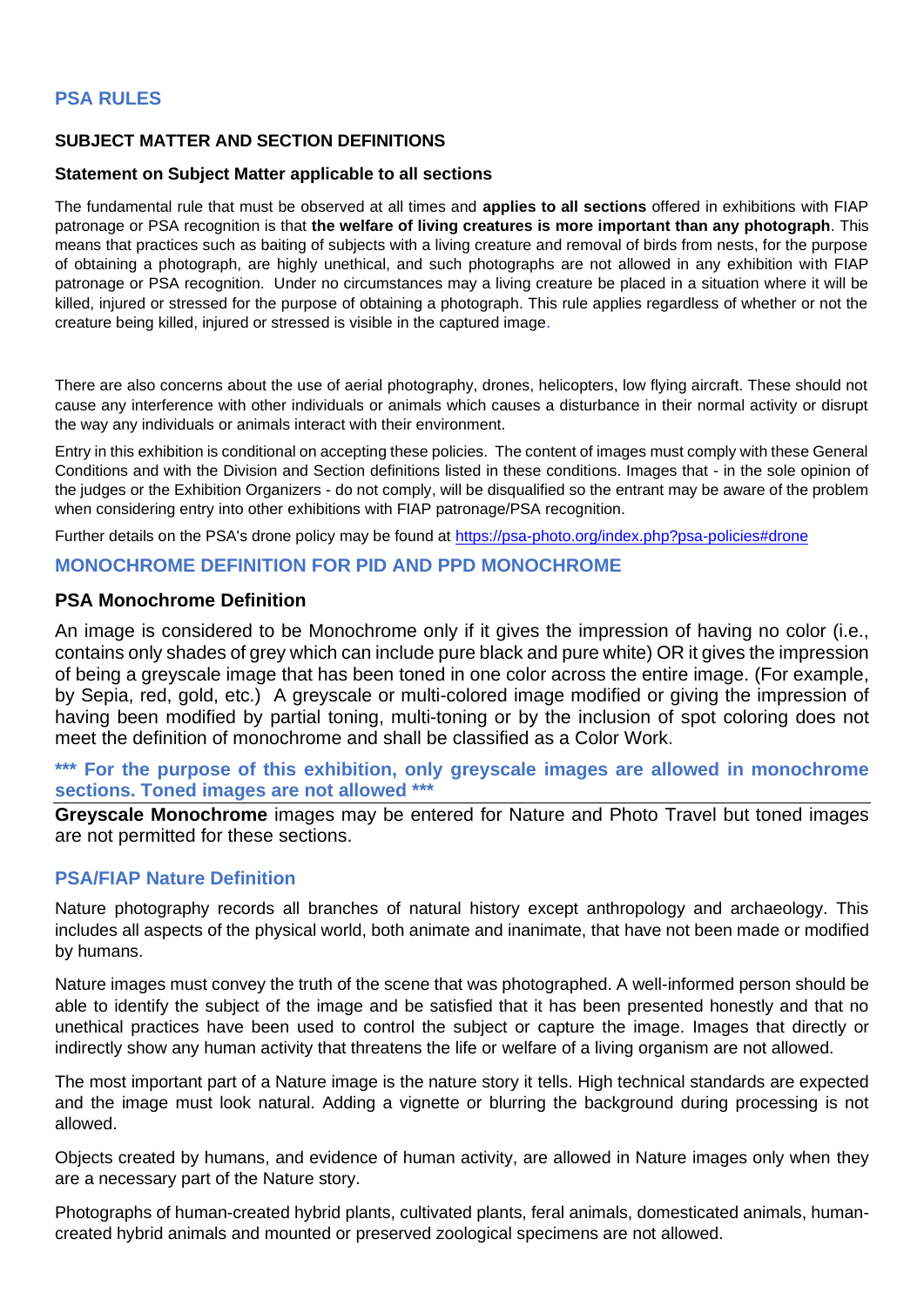Images taken with subjects under controlled conditions, such as zoos, are allowed.

Controlling live subjects by chilling, anaesthetic or any other method of restricting natural movement for the purpose of a photograph is not allowed.

No modification that changes the truth of a Nature image is allowed. Images may be cropped but no other technique that removes, adds or moves any part of the image is allowed.

Techniques that remove elements added by the camera, such as dust spots, digital noise and lens flare are allowed.

Complete conversion of colour images to greyscale monochrome is allowed. Partial conversion, toning and infrared captures or conversions are not allowed.

Images of the same subject that are combined in-camera or with software by focus stacking or exposure blending are allowed. Multiple images with overlapping fields of view that are taken consecutively and combined in-camera or with software (image stitching) are allowed.

*Attention is drawn to the PSA Statement on Subject Matter which applies to all sections*

#### **Borders**

For the purpose of this exhibition any border added to a Nature digital file must be a single border of white or grey, no greater than 3 -5 pixels in width.

#### **PSA Photo Travel Definition**

A Photo Travel image expresses the characteristic features or culture of a land as they are found naturally. There are no geographical limitations. Images from events or activities arranged specifically for photography, or of subjects directed or hired for photography are not permitted**.** Close up pictures of people or objects must include features that provide information about the location.

Techniques that add, relocate, replace or remove any element of the original image, except by cropping, are not permitted. The only allowable adjustments are removal of dust or digital noise, restoration of the appearance of the original scene, and complete conversion to greyscale monochrome. Other derivations, including infrared, are not permitted. All images must look natural.

#### **Vignettes and Borders**

For the purpose of this exhibition vignettes are not allowed in Photo Travel Digital images. Any border added must be a single border of white or grey, no greater than 3 -5 pixels in width.

#### **PSA RULES**

#### **Breaches of Rules**

If, at any time, it is determined in the reasonable discretion of the exhibition organizer or the judges before, during, or after the judging of an exhibition that an entrant has submitted entries where one or more images may fail to comply with these Conditions of Entry, including the stated definitions, the exhibition organizers reserve the right to delete the entry from the exhibition and void any or all acceptances or awards in connection with the exhibition. Fees may be forfeited or refunded in these circumstances. The entrant acknowledges that the decision of the exhibition organizers or the judges is final

In order to ensure that images comply with the Conditions of Entry and definitions, the exhibition organizers may carry out reasonable measures to verify that:

a) the images are the original work of the entrant and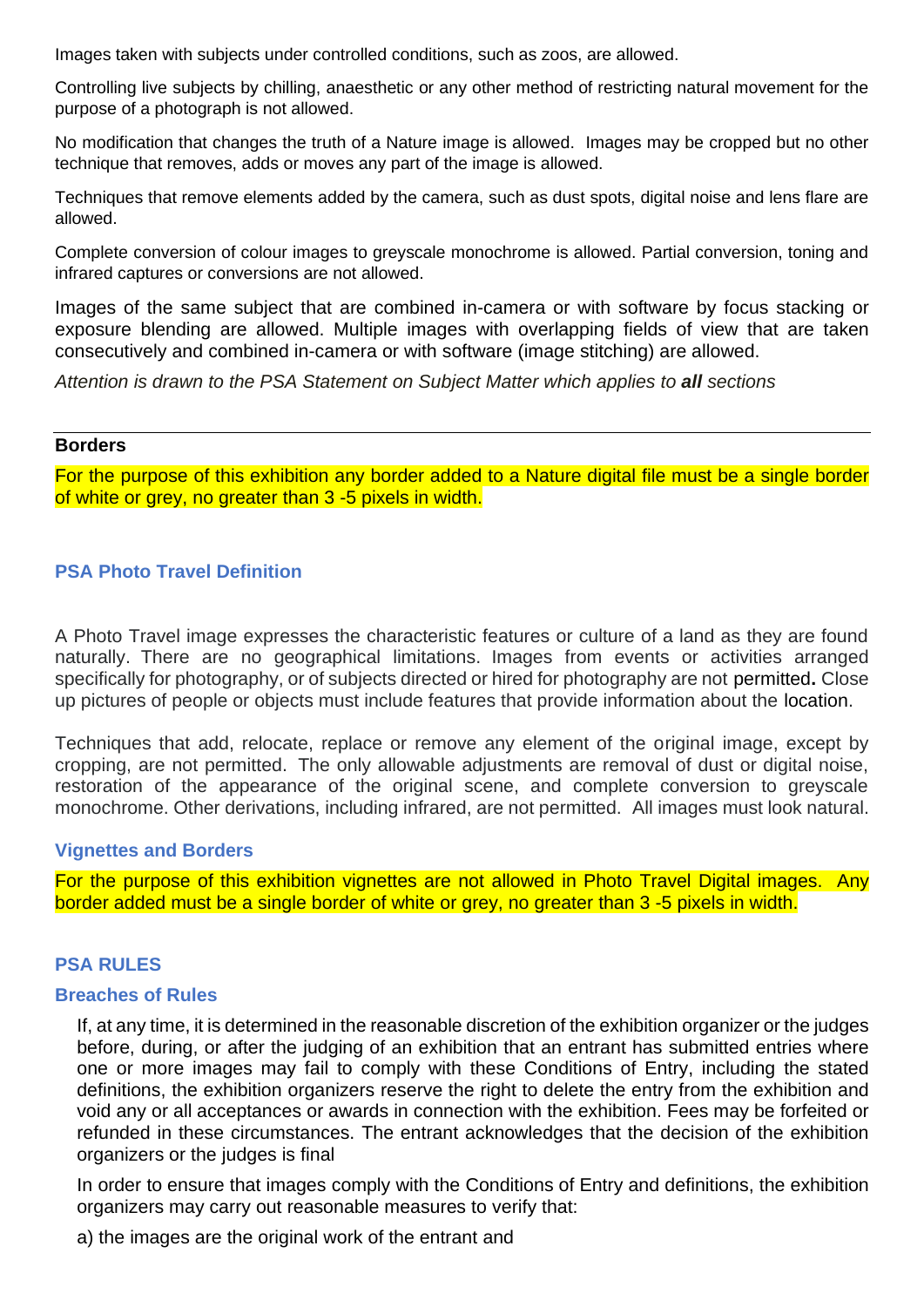b) the images comply with the rules and definitions as set out in these Conditions of Entry

These steps include, but are not limited to, questioning any entrant, requiring the submission of RAW files or other digital files representing the original capture of the submitted image(s), confronting the entrant with evidence that one or more submitted images fails to comply with the Conditions of Entry (also known as Entry Rules), and offering the entrant a reasonable opportunity to provide counter evidence to refute the exhibition organizer's evidence by a set deadline. Such entries that are not cleared or are still questionable after the entrant has presented evidence may be considered in breach of these Conditions of Entry, and declined. Such entries may be referred to PSA for further investigation of possible ethics violations

PSA retains the right to investigate in any way all complaints/suspicions of breaches of entry conditions, impose sanctions if deemed necessary, void the acceptances of any image found to violate the PSA rules, include the entrant's name on the list of sanctions provided to Exhibitions, and share such investigations with FIAP. Entrants automatically agree to these terms by the act of entering the Exhibition and agree to cooperate with any investigation.

If another party is submitting images on the entrant's behalf, the entrant will still be held responsible for adhering to these Conditions of Entry (Entry Rules) **and will be subject to sanction for any violations** to these Conditions of Entry and PSA's Statement of Ethics that may result. If another party is processing images for an entrant or submitting images on the entrant's behalf, the entrant will still be held responsible for adhering to all Conditions of Entry including the specific conditions in the relevant definitions.

# **NOTICE TO ENTRANTS**

**NOTICE**: When an entrant fills in the Entry Form to submit an entry the entrant will see a feature to affirm, he or she has read these Conditions of Entry when he or she fills out the entry form. If the entrant does not so affirm the entry will not be submitted.

the sponsors of this International Exhibition of Photography have been awarded Recognition by PSA, the world's largest patron of international photographic exhibitions. PSA. although it has provided recognition, is neither a sponsor nor directly involved in the operation of this exhibition.



Valid acceptances received by PSA Members in recognized sections of this exhibition are eligible for PSA Star Ratings, listing in the world-wide PSA Who's Who of Photography and credited towards the PSA Distinctions of QPSA, PPSA, EPSA, MPSA, MPSA2, GMPSA, GMPSA/B, GMPSA/S, GMPSA/G, and **GMPSA/P.** 

PSA is a non-profit organization promoting the advancement of photography in all its forms to novice, amateur and professional photographers worldwide. For information on membership and the many services and activities of PSA, contact:

# psa

PHOTOGRAPHIC SOCIETY OF AMERICA 8241 S. Walker Avenue, Suite 104 Oklahoma City, OK 73139-9401, U.S.A. E-mail: hg@psa-photo.org Web Site: http://www.psa-photo.org